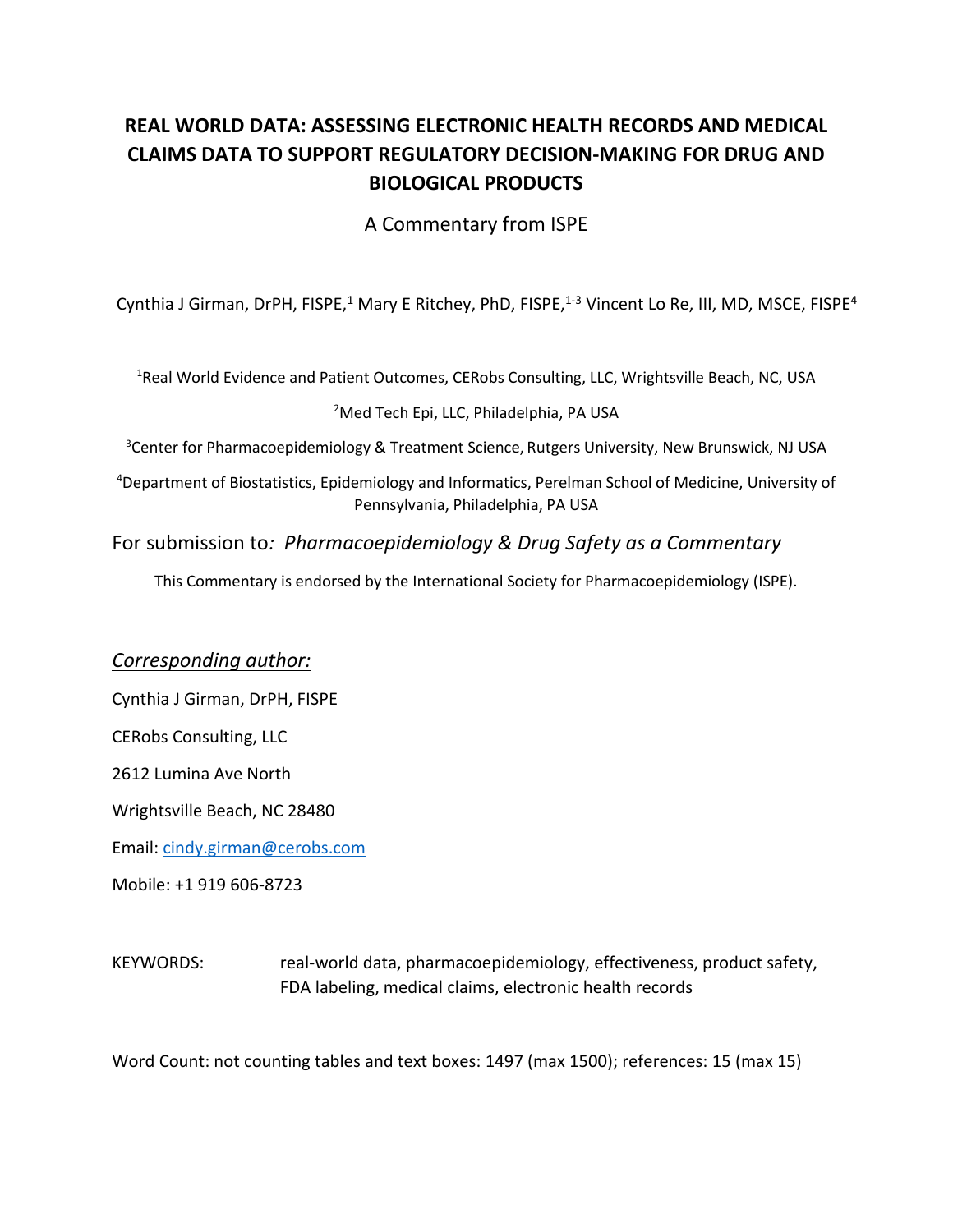### **1. Introduction**

On September 29, 2021, the U.S. Food and Drug Administration (FDA) released a draft guidance for industry on assessing electronic health records (EHR) and medical claims to support regulatory decisions for drug and biological products, culminating years of discussion, stakeholder feedback, and workshops in professional society forums.<sup>2</sup> This draft guidance focuses on the adequacy and relevance of real world data (RWD) sources for specific research questions and whether follow-up (i.e., person-time) is sufficient to ascertain outcomes involving regulatory decisions on effectiveness or safety. In addition, the guidance addresses whether study elements of a research question can be characterized with appropriate data quality and accuracy, and if missing data limit interpretation of study results.<sup>2,4-6</sup> Notably, the recommendations are not limited to new product indications or labeling changes. The draft guidance does not review choice of study design or analytic techniques, including handling of confounding, but these will be addressed in forthcoming documents. While this draft guidance moves closer to use of RWD for regulatory decisions, it incorporates inefficiencies from randomized clinical trials (RCTs) into studies using RWD and appears to be broadly applicable to studies in EHR and claims without considering important differences between the types of data sources.

## **2. Adequacy and Relevance of the Data Source**

### **Box 1. Conceptual and Operational Definitions**

**Conceptual definition** of study elements (PICO) is the high-level clinical criteria to define a condition, exposure, or outcome. This corresponds to how the study element might be worded in a wellarticulated study question.

**Operational definition** based on the conceptual definition is the criteria for defining a study variable within the data source and extracting the data, along with any plan for validation. This corresponds to how the data elements might be detailed in a protocol in the Exposures, Outcomes, or Variables sections.

As with any scientific research study, prespecification of objectives, hypotheses, study design, and statistical analysis plans (SAP) lends more confidence to the findings, especially if protocols are registered.<sup>7</sup> Pre-specified documentation should include conceptual and operational definitions (**Box 1**) of all elements of the study question, using the PICO framework (- Population with inclusion and exclusion criteria, Intervention (treatment), Comparator, Outcomes, and important covariates) as previously suggested. 5-6 Data source adequacy is contextual, with context given by the research question and regulatory decision (e.g., approval, labeling change, new indication).<sup>3-5,11</sup> Sensitivity analyses to assess the robustness of findings should also be pre-specified, $8$  and quantitative bias analysis (QBA) should be considered based on performance of operational definitions in

validation studies and bias parameters.<sup>9-10</sup>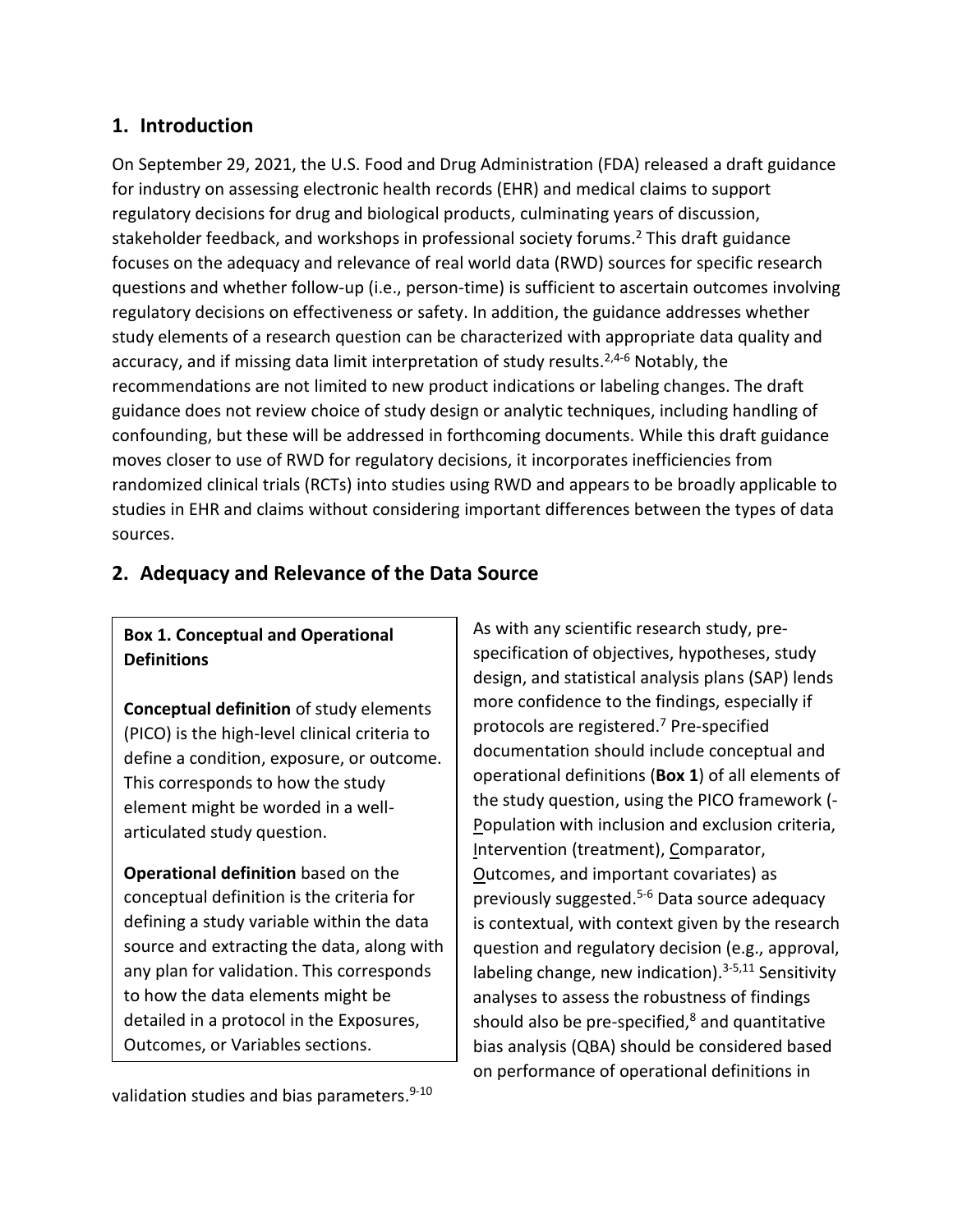The draft RWD guidance appropriately highlights critical information not in EHR or claims data that pharmacoepidemiologists routinely consider when assessing data sources for specific research questions, such as relevant formulary restrictions, tiering or stepped therapy, and prior authorizations that limit medication use.<sup>2</sup> Variation in medical practices, diagnostic criteria, and treatment patterns across health care systems are also important considerations. Because U.S. residents often switch medical insurance with change in employer, continuity of care is critical to allow sufficient longitudinal follow-up (person-time) and capture of study outcomes. The time periods for PICO elements (pre-treatment period for baseline information, washout for therapy initiation,<sup>12</sup> and follow-up) should be clearly delineated in the protocol, avoiding immortal time bias<sup>13</sup> and accounting for temporal changes during the study that could impact findings.

To supplement EHR or claims data when key data elements are missing or poorly measured, the FDA guidance recommends linkage to other data sources. This is an important consideration, though may not always be an option due to the lack of linking variables, privacy issues, and legal considerations for sharing data. Even with linkage, the resulting cohort can be limited due to loss of adequate patient sample. The impact of the missing data on interpretation of findings might be addressed by sensitivity analyses, E-values and QBA.<sup>9-10</sup> The FDA guidance acknowledges that information for some data elements may be contained in unstructured fields within EHR data (e.g., clinical notes), and recommends thoroughly describing the process for extracting such data, whether manually or using automated technology.

# **3. Characterization and Validation of Exposures, Outcomes, and Important Covariates**

The guidance indicates that the medication exposure definition should include dose, formulation, strength, route of administration, timing, frequency, duration studied (if relevant), and potentially manufacturer, some of which may not be available in EHR and claims databases. The degree that each is crucial to the *specific* research question should be considered.

Algorithms to identify exposures, outcomes, and important covariates should be operationally defined by data such as medical diagnoses, procedural codes, or dispensed medications. As with clinical assessments in RCTs, algorithms may not always be accurate, which could lead to misclassification. However, misclassification may or may not lead to biased estimates of treatment effect, and sensitivity analyses and QBA can inform on the potential impact of such biases. $8-10$ 

Throughout the guidance, FDA refers to complete (100%) verification of study variables (PICO and covariates) as the "most rigorous approach" to using RWD but acknowledges that it may not be feasible. The use of the term 'verification' may be conflated with 'validation.' Data *verification* typically involves confirming the correct data point for each patient (or subset), which is impossible for *all* variables in any RWD study. Such an approach is not expected for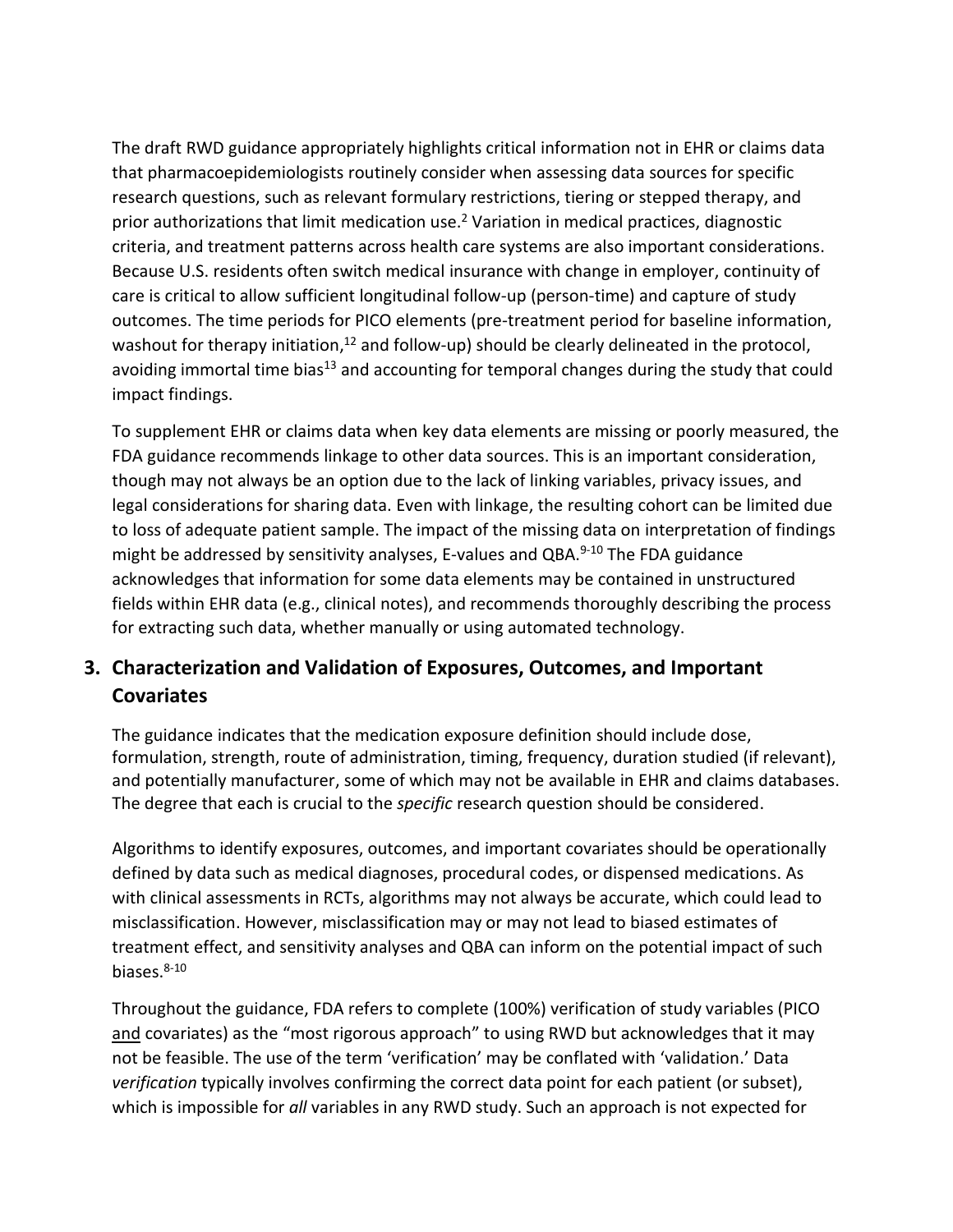RCTs (**Table**) nor is it performed by the FDA in the Sentinel System to evaluate safety signals associated with medical products. In contrast, *validation* assesses the accuracy of an operational definition compared to a reference standard to yield test characteristics such as positive and negative predictive value, sensitivity, and specificity, contributing to understanding of the degree of potential misclassification. If the reference standard is the medical record, the guidance appropriately recommends blinding data abstractors and adjudicators to medication exposure to reduce bias and using standardized and reproducible abstraction and adjudication processes to minimize intra- and inter-rater error. However, the guidance should clarify the appropriate validation approaches to consider when EHR data are used for the study and the same EHR *is* the medical record reference standard.

The guidance fails to distinguish between or prioritize critical variables in recommending validation. In RCTs, data are typically collected at each clinical site through direct clinical

assessment of a patient or from medical records. While procedures are available to ensure the accuracy of these data, risk-based quality assurance procedures drive focus on more critical variables, <sup>15</sup> and 100% verification is rare. Achieving 100% accuracy (and no misclassification) takes extraordinary effort and expense and may never be achievable. Selecting only patients whose outcome can be 'validated' could result in a biased sample of patients with more complete records, decreasing generalizability. Validating each covariate in a study is inefficient, costly, and will yield little that might change the overall interpretation of the study. Instead, Sponsors should *justify* the adequacy of critical study elements (exposure, primary outcomes, and key confounders) and perform analyses to assess the robustness of results for varying degrees of potential misclassification (**Box 2**).

The FDA guidance suggests that the performance of

### **Box 2. Adequacy and Robustness of Critical Data Elements**

The degree of validation for any PICO element or covariate should depend on whether there is a plausible biological explanation that if the variable were measured with greater accuracy, it would change the conclusions. Sponsors should be expected to justify the adequacy of critical study variables and perform sensitivity and quantitative bias analyses to demonstrate robustness of results to varying degrees of misclassification.

algorithms or operational definitions for key variables should be demonstrated using sufficiently large samples, appropriate sampling techniques, and reasonable reference standards, but gives little guidance on how to define a 'sufficiently large' sample or the appropriate sampling methods. Appropriate reference standards are also not recommended.

Studies to validate health outcomes of interest can be performed, or a prior study or publication can be used if conducted in a "similar population or data source." The accuracy of case-identifying algorithms can vary across populations, healthcare settings, coding systems, or calendar time periods, and each of these factors can affect an algorithm's performance and transportability to other health databases. Thus, when considering applying algorithms in a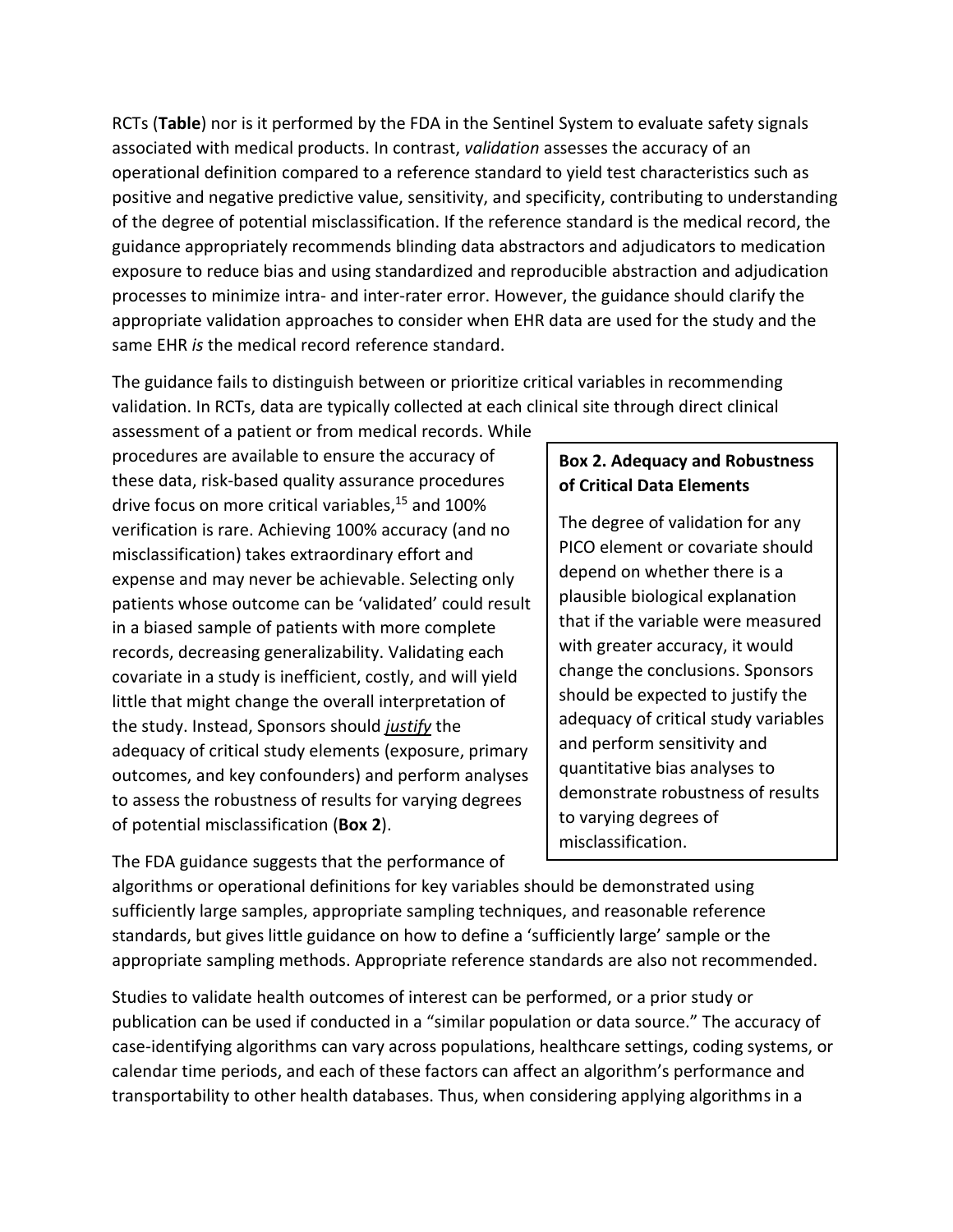different setting or database, researchers should consider if the prevalence of the outcome might differ between the validation population and the new population, and whether restrictions on access to medications are comparable.

Validation may be performed in cases when only false-positives are of concern, and in cases and non-cases when false-negatives are also of concern. However, validating non-cases in very large studies of rare outcomes may be impractical; a random sample of non-cases may be more practical.<sup>[14]</sup>

| <b>FDA Recommendation/ Requirement</b>                | <b>Recommendation in FDA Guidance for</b>                                                                    | <b>Requirements for RCTs for</b>                       |
|-------------------------------------------------------|--------------------------------------------------------------------------------------------------------------|--------------------------------------------------------|
|                                                       | <b>Effectiveness/Safety Studies in</b><br><b>EHR/Claims</b>                                                  | <b>Product Approval</b>                                |
| Pre-specified protocol and SAP                        | Yes                                                                                                          | Yes                                                    |
| Pre-specified sensitivity and subgroup<br>analyses    | Yes                                                                                                          | Yes                                                    |
| Definitions of outcomes                               | Yes                                                                                                          | Yes                                                    |
| Verification of outcomes                              | "Most rigorous approach"                                                                                     | Dependent on study<br>outcome, often not<br>required   |
| Validation of outcomes                                | Yes                                                                                                          | For outcomes trials;<br>adjudication may be used       |
| Validation of variables to define study<br>population | Yes                                                                                                          | <b>No</b>                                              |
| Validation of treatment definitions                   | Yes                                                                                                          | Data collection and pill<br>counts; crossover assessed |
| Validation of covariates                              | Yes                                                                                                          | No                                                     |
| QA/QC at time of data collection                      | Yes, but may be impractical for Sponsors<br>(and Data Providers) to implement                                | Yes                                                    |
| QA/QC at data checking/cleaning                       | Yes, but impractical for Sponsors to<br>implement; documentation from data<br>provider may not be obtainable | Yes, procedures<br>documented                          |
| QA/QC at transformation to analytic file              | Yes                                                                                                          | Yes                                                    |
| Traceability/Auditable                                | Yes, but detailed documentation from<br>data provider may not be obtainable                                  | Yes                                                    |

**Table: FDA expectations when using rea-world data to evaluate medical product effectiveness or safety compared to using randomized clinical trials for product approval.**

*Abbreviations*: FDA=US Food and Drug Administration; QA/QC=quality assurance/quality control; RCT=randomized controlled trial; SAP=statistical analysis plan

## **4. Missing Data**

FDA appropriately expresses concerns about missing data for prescriptions (e.g., samples, outof-pocket purchase) and outcomes (e.g., out-of-network care), noting that linkage to data sources to enhance capture of these elements may be useful. Additional sensitivity analyses, akin to those in RCTs for missing outcome or exposure data, should also be considered.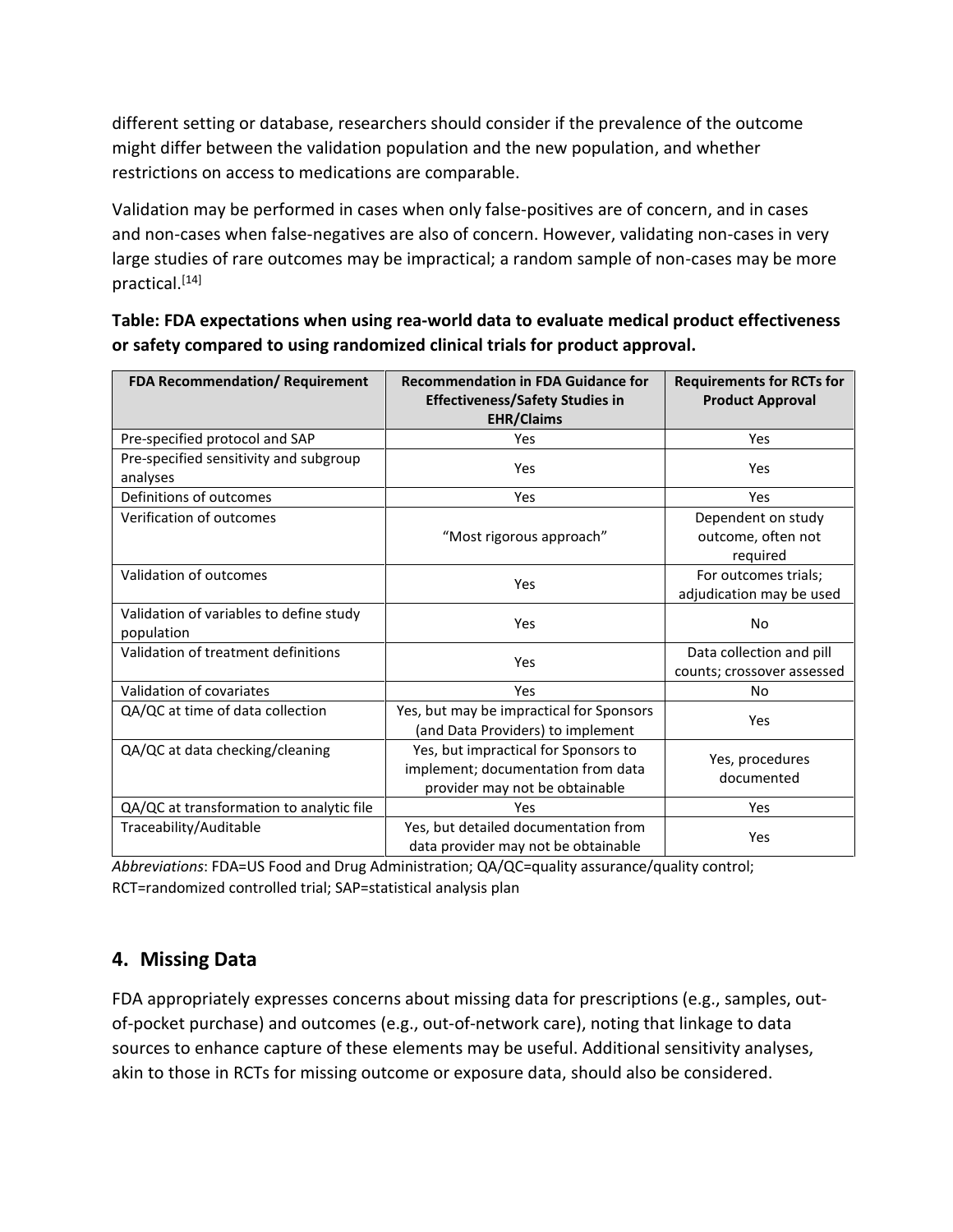Demonstrating that the results are robust and yield the same conclusion provides reassurance that the missing data are not influential.

The guidance outlines the need to have documentation on all data quality assurance and quality control (QA/QC) procedures during data accrual, curation, and transformation to the final analytic dataset. While data provenance is important, it may be challenging for Sponsors to verify data against original source records at the point of care if they are using commercially licensed databases from database providers . Sponsors do not have the ability to either access point-of-care data or to change processes for commercially licensed claims or EHR databases. In general, the FDA draft guidance describes QA/QC for data accrual and curation similar requirements in primary data collection for RCTs conducted by Sponsors, procedures which significantly contribute to the inefficiency and expense of RCTs. Guidance for industry should focus on QA/QC that Sponsors can readily influence and document, such as those from the time of the receipt of the data. These should be driven by how potential misclassification and errors would affect the conclusions of the study, using the philosophy behind risk-based monitoring.<sup>15</sup>

Throughout the draft guidance, the FDA recommends that Sponsors discuss specific issues with the relevant review division. However, defining the process and timing whereby such discussion could take place is essential, since none currently exists.

### **5. Conclusion**

The draft guidance outlining specific issues of concern to FDA is a welcome leap forward to carve a path for use of RWD to support regulatory decision-making. However, the guidance recommends practices that would significantly limit the ability to use RWD to generate reliable and robust results of effectiveness and safety for regulatory purposes. The guidance could be enhanced by implementing a risk-based approach to prioritize operational definition validation and QA/QC as well as advising on types of sensitivity analyses and QBA that would give FDA confidence in the robustness of results. These additions would better address the congressional charge to FDA to identify ways that RWD can be used to *more efficiently and more rapidly generate evidence on product effectiveness and safety*.